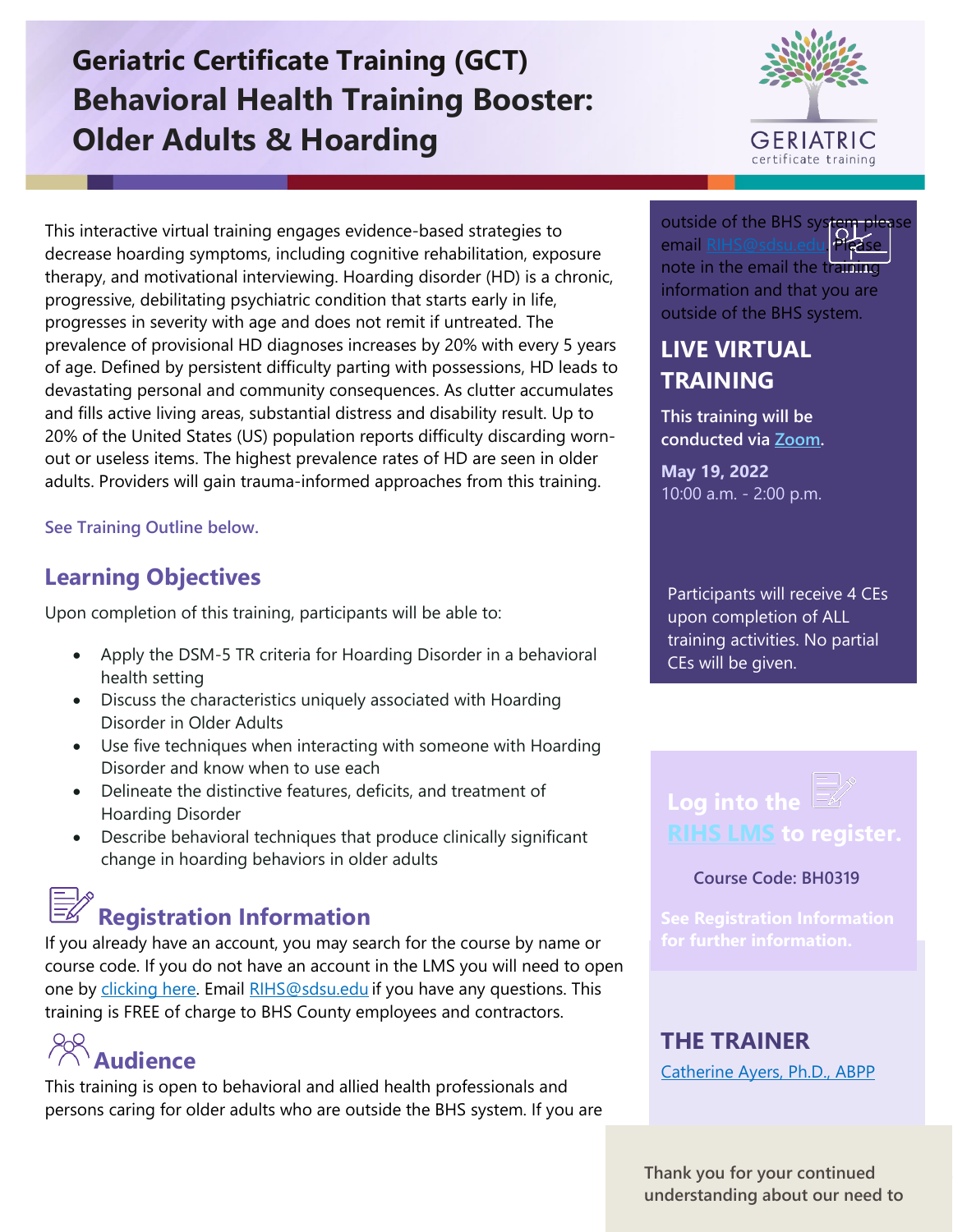**put the safety of our staff, facilitators, and customers first.**

**Please review the COVID protocol for in-person trainings.**  [https://theacademy.sdsu.edu/a-message-to-our-stakeholders](https://theacademy.sdsu.edu/a-message-to-our-stakeholders-and-friends/)[and-friends/](https://theacademy.sdsu.edu/a-message-to-our-stakeholders-and-friends/)

**COVID Message and [In-person Training Protocol](https://theacademy.sdsu.edu/a-message-to-our-stakeholders-and-friends/)**

#### **ADA**

Please submit all requests for accommodations two weeks prior to the start of the training. The Academy for Professional Excellence is committed to creating an inclusive and welcoming environment that appreciates and builds on diversity. In accordance with the Americans with Disabilities Act (ADA) of 1990, and California Administrative Code Title 24, The Academy for Professional Excellence prohibits discrimination on the basis of a disability in employment, public services, transportation, public accommodations, and telecommunication services.

#### **Continuing Education**

This course meets the qualifications for 4 hours of continuing education credit for LMFTs, LCSWs, LPPCs and/or LEPs as required by the California Board of Behavioral Sciences. The Academy for Professional Excellence is approved by the California Association of Marriage and Family Therapists to sponsor continuing education for LMFTs, LCSWs, LPCCs and LEPs, Provider #91928. The Academy for Professional Excellence is approved by the California Board of Registered Nursing, Provider # BRN CEP10014; CCAPP-EI, Provider # 1S-98-398-0822, and CAADE Provider # CP40 906 CH 0323 for 4 contact hours/CEHs. The Academy for Professional Excellence is approved by the American Psychological Association to sponsor continuing education for psychologists. The Academy for Professional Excellence maintains responsibility for this program and its content. CE certificates will be available for download 5 business days after course completion. Click here for information on how to obtain CE [Certificates.](https://theacademy.sdsu.edu/programs/rihs/rihs-faq/) Click here for the [CE Grievance Procedure.](https://drive.google.com/file/d/10H4zN0gLatK2hP5SJpe0HTZkZpYm8GRj/view) 

*Responsive Integrated Health Solutions (RIHS) is a County of San Diego Behavioral Health contracted program of the Academy for Professional Excellence, and a project of San Diego State University School of Social Work.*







**We create experiences that transform the heart, mind, and practice.**

**Visit us at [theacademy.sdsu.edu.](https://theacademy.sdsu.edu/)**